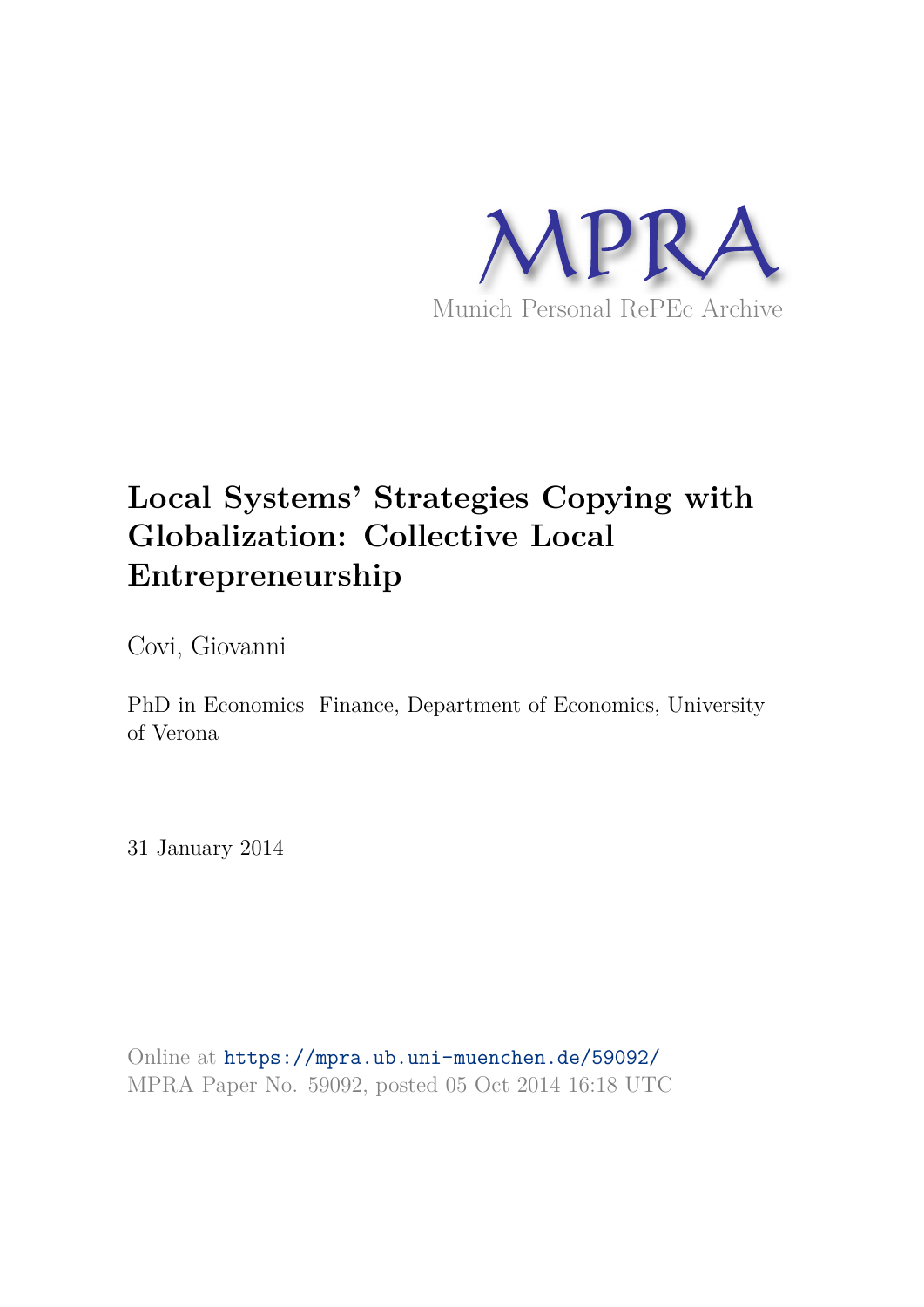# Local Systems' Strategies Copying with Globalization: **Collective Local Entrepreneurship**

**Author: Giovanni Covi** 

**First Draft: 31<sup>st</sup> February, 2014** 

### Abstract

The paper aims at investigating the possible trajectories of regional clusters (industrial districts or local systems) in order to depict feasible strategies to cope with globalization. First, same relevant stylized facts on the new structure of global market are presented in order to illustrate the new competitive framework the SME must face. Second, the concept of 'complete productive process' is introduced to characterize the special setting is necessary for the survival of the regional systems of SME. Said briefly, a local cluster needs to co-produce values, capabilities, institutions: its very identity. Since local systems are essentially 'cognitive systems', they need to go global not as single firm but as a system. To accomplish this difficult task they must resort to a collective and cooperative behaviour. The paper tries to fill this agp introducing the concept of 'Collective Local Entrepreneurship', a reference point, a device to whom anchor the strategic pragmatism necessary to regional clusters to cope with globalization. The renewal of the local 'ecosystems' within the international networks (at all different levels) appears to be a general objective. A strong public-private partnership emerges as a strategic commitment. In this perspective the paper tries to capture, as a conclusion, the potential dynamics of the four evolutionary trajectories, which the regional clusters are called upon to deal with.

KEYWORDS: Industrial clusters - innovation - knowledge - industrial policy - entrepreneurship.

JEL CLASSIFICATION: L 22, L 26, O 33, R 58.

**GIOVANNI COVI**

giovanni.covi@univr.it PhD in Economics & Finance University of Verona, Department of Economics

The final publication is available at Springer via: http://dx.doi.org/10.1007/s13132-014-0225-4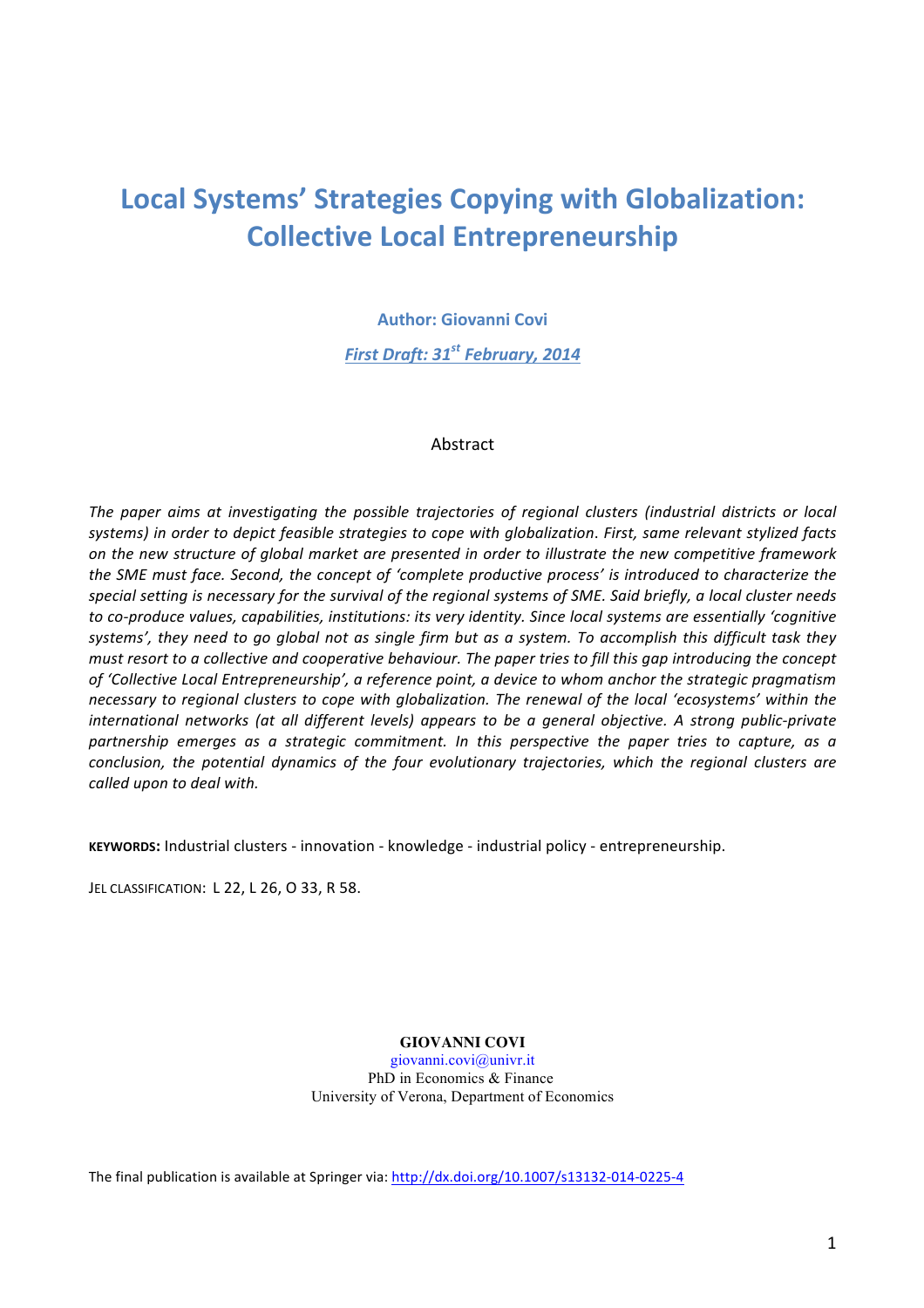### **1. Introduction**

A recent report of the OECD analysing the determinants affecting the creation of the competitive advantages for the Lombardy Region concludes as follows:

"Knowledge networks and innovation are essential features in modern competitive regional economies. This has been recognized over the years and more formal approaches have been developed to encourage more networking and the spread of innovation"<sup>1</sup>.

This statement underlines the importance of innovation for the improvement of economic performances of the firm. Historically innovation has been categorized according to two types of innovation: 

- a) Radical vs Incremental Innovation
- b) Product vs Process Innovation

This basic classification has been revised and enhanced by Pavitt, who found that mostly innovation is a cumulative process within firms because "since patterns of innovation are cumulative, its technological trajectories will be largely determined by what it has done in the past, in other words, by its principal activities. Different principal activities generate different technological trajectories"<sup>2</sup>.

This concept expresses the idea that innovation is an irreversible evolving process due to the capabilities accumulated through a long development process within the enterprise itself and a cluster of enterprises. It follows that a healthy business environment is needed to create a continuous stream of capabilities; this is even truer nowadays since globalization has altered the fundamentals of competitiveness. According to Pavitt's definition, innovation is a path-dependant process conditioned by the collective memories and the intrinsic factors coming the environment surrounding the activities and relationships of a firm or cluster of firms. The concept of a "healthy business environment" can be also seen from the Marshallian point of view of " industrial atmosphere", that is a common space shared among interacting agents such as its industry, its people, and its organizations, therefore by the community belonging to this local space<sup>3</sup>. The creation of competitive advantages, and therefore the performance associated to a cluster of enterprises is linked to the exploitation of that specific know-how belonging to a particular space.

 $^1$  OECD, Boosting Local Entrepreneurship and Enterprise Creation in Lombardy Region, Paris, November 2012, p. 84; http://www.oecd.org/cfe/leed/SBA Lombardy Report final report.pdf

<sup>&</sup>lt;sup>2</sup> K. Pavitt, "Sectorial patterns of technological change: toward a taxonomy and theory", Science Policy Research Unit, University of Sussex, Brighton, 1984.

<sup>&</sup>lt;sup>3</sup> The concept of path-dependency is also the starting point of the evolutionary theory of the firm (R. Nelson and S. Winter, An Evolutionary Theory of Economic Change, Harvard University Press, Cambridge, Mass, 1982).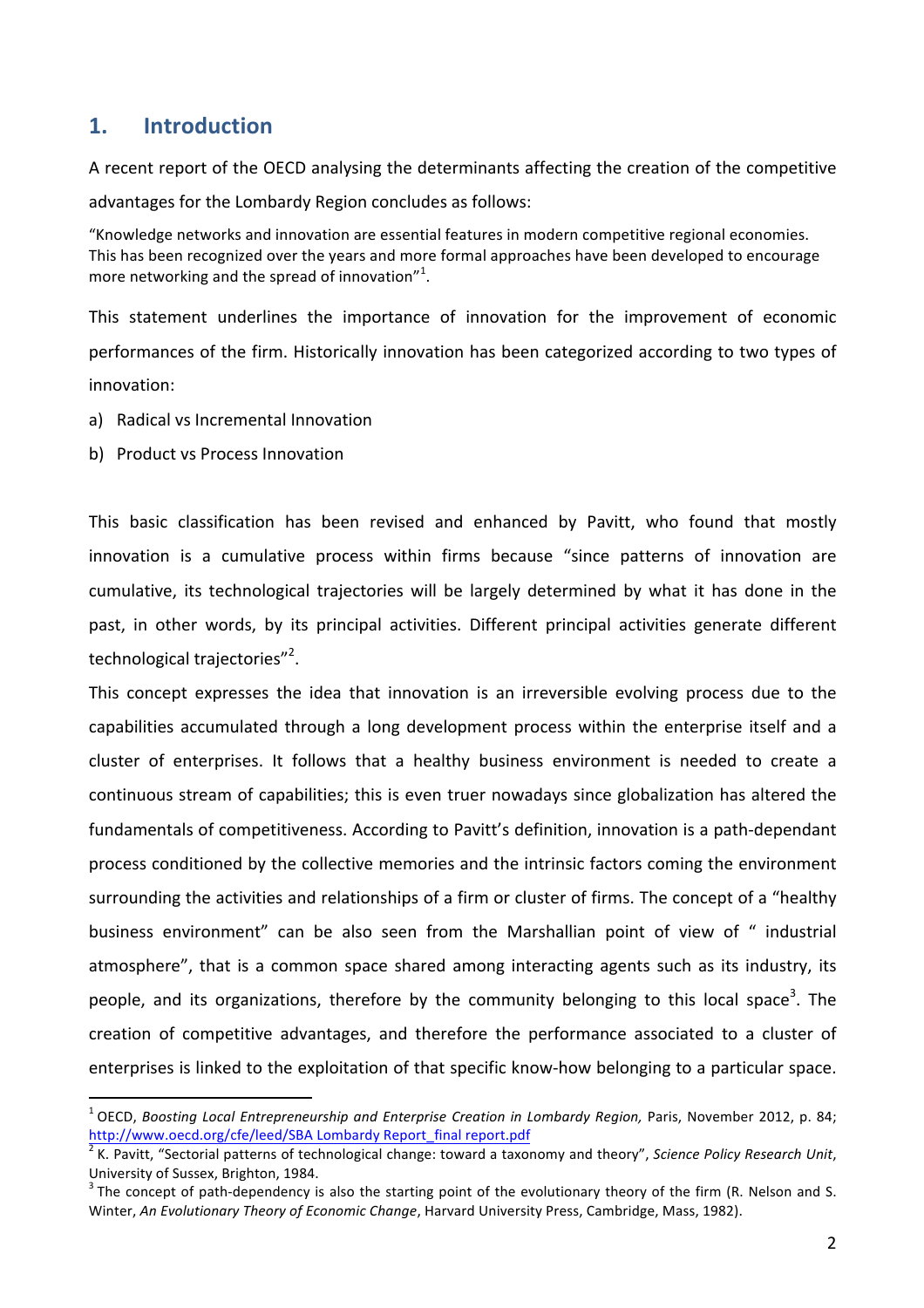Given the peculiarities of each community, different trajectories are pursued leading to a creation of those "differences" that Porter assumed to be the basis of competitive advantages.

The successful innovation in this context is derived by incremental steps and not by a big jump (radical innovation), because small-medium enterprises don't have the necessary resources to develop radical innovations at the very basis of the process defined by Schumpeter as "creative destruction"<sup>4</sup>. According to this view innovation in the large-size firm is mechanically planned and it doesn't flow naturally as in the small-medium enterprises may happen.

It is here that the concept of Local Collective Entrepreneurship takes place, that is, a way for the small-medium enterprises to overcome this lack of resources and being able to compete in a globalized world.

To explain the idea and its economic policies' implications behind the above mentioned concept, before all, is necessary to present the characteristics useful to make the reader fully understand the recent phenomenon called " the globalization of markets".

### 2. Globalization and Its Implications: Four Stylized Facts

Many empirical researches, during the 80s, have highlighted the fact that the rate of growth of the per-capita income in different countries tends to diverge or to have only a conditional convergence after taking account of systematic structural differences<sup>5</sup>. Each economic system pursues its own growth path. The rate of this growth, in addition, is independent to the initial level of the per-capita income of these countries. The driving force that is the element that explains the divergence between the growth rates, is no more considered the physical capital, but the technical and organizational knowledge, the learning ability and the human capital, all invisible assets. In fact as Nonaka and Takeuchi summarize, knowledge is the most important or strategic factor of production, so managers must now focus on its production, acquisition, movement, retention and application<sup>6</sup>.

 $^4$  The only possible innovations (and the majority of them) are incremental. This suggests some economic implications: the marginal rate of growth, which depends on the previous "radical innovations" is decreasing and it is reaching its minimum point, meaning that the prospects of growth for economies, firms and individuals are far more constrained than twenty years ago.

<sup>&</sup>lt;sup>5</sup> R. J. Barro and X. Sala-i-Martin, *Economic Growth*, McGraw-Hill, New York, 1995, p.27

<sup>&</sup>lt;sup>6</sup> I. Nonaka, and H. Takeuchi, The knowledge-creating Company: How Japanese Companies Create the Dynamics of *Innovation, Oxford University Press, New york, 1995.*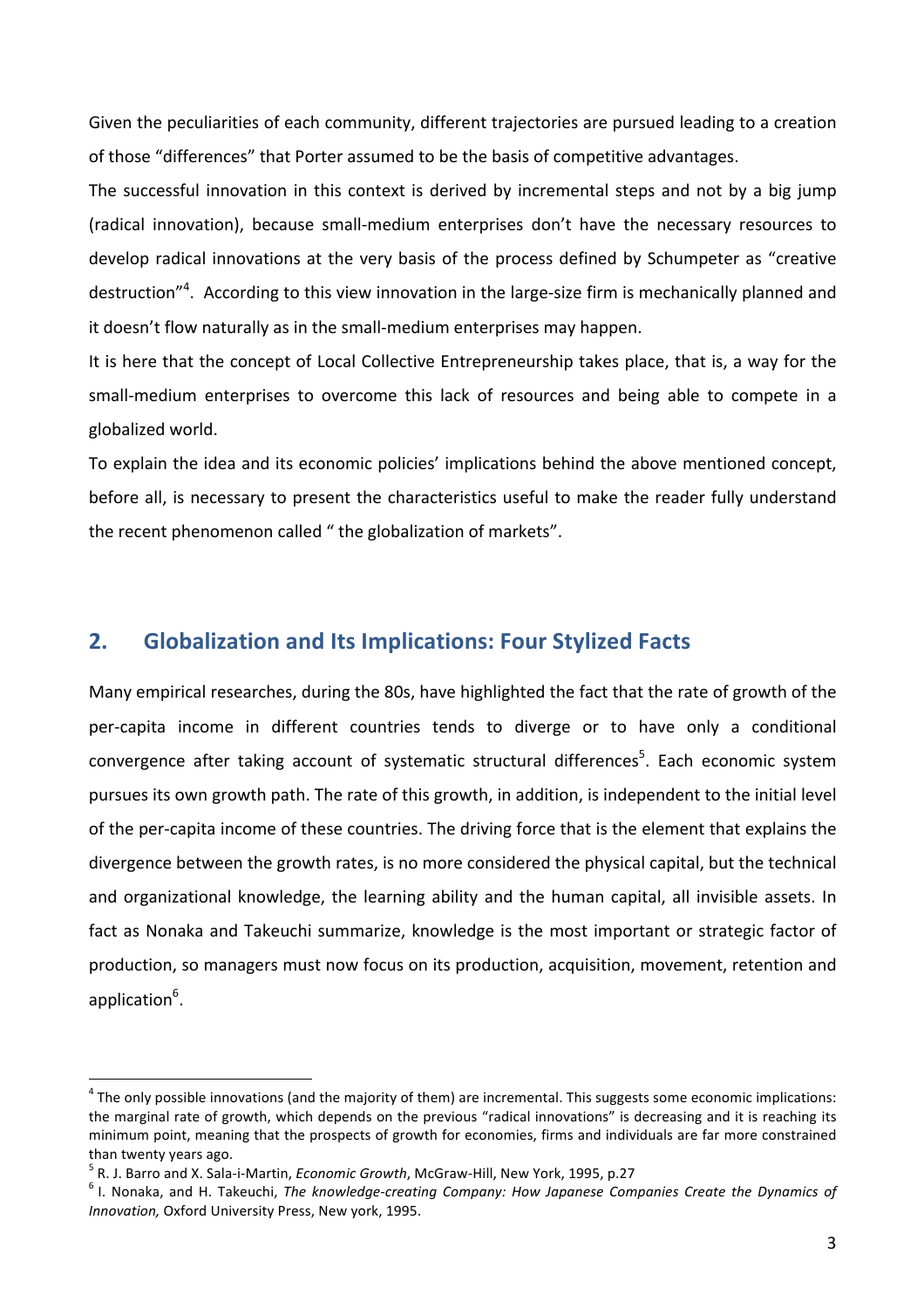This is the first stylized fact: the concept of richness is changed since the first industrial revolution, now the focus is put on who owns the technical knowledge to produce the goods, and not on who owns the goods<sup>7</sup>.

The second stylized fact deals with the importance of cooperation between firms as source of competitive advantage.

While the *conventional economics* assumed that the economic systems were governed exclusively by the Market (through the mechanism of price adjustments between supply and demand), and competition was considered as a Darwinian mechanism that selected the most suitable (efficient) firm to survive; and while the business economics considered the managerial hierarchy (hierarchy control) the best way to organize the firm; the new industrial economics considers *cooperation* among the economic agents in the productive process an important mechanism as long as the other two mechanisms in determining the firm performance.

This means that instead of being one unique *best way* to organize the industrial operations, there is a global economy based on differences, there are different competing systems, which own different competitive advantages.

The third stylized fact concerns the process of innovation and its determinants.

Innovations and their diffusion don't follow an instantaneous process. They are long-term costly processes that are the result of many attempts and errors. The diffusion of innovation doesn't belong to the market, even when it is possible to acquire a patent. It requires from the firm the capabilities to acquire knowledge and apply it, adapting to its own needs. It is a laborious and costly process of learning, and its success depends mostly on the accumulation of knowledge gained by the firm during its past history.

A country, technologically follower (catching-up), is therefore disadvantaged, not having as a background a history of accumulated knowledge. Thereby first of all, it has to "learning to learn"<sup>8</sup>. Then during its initial phases, the technical and scientific services external to the firms become fundamental: services concerning technical information and production engineering, quality control, marketing, product design, and those training activities oriented not only to teach a profession, but oriented to create mental attitudes of learning by doing.

 $^7$  L. Pasinetti, Structural Change and Economics Growth: a theoretical essay on the dynamics of the wealth of nations, Cambridge University Press, 1981, p. 314; K. Arrow, "The Production and the Distribution of Knowledge", in G. Silverberg and L. Soete (Eds), The Economics of Growth and Technical Change, Edward Elgar, Cheltenham, 1994.

<sup>&</sup>lt;sup>8</sup> J. E. Stiglitz, "Learning to Learn, Localized Learning and Technological Progress", in P. Das Gupta and P. Stoneman (Eds), Economic Policy and Technological Performance, Cambridge University Press, Cambridge, 1987.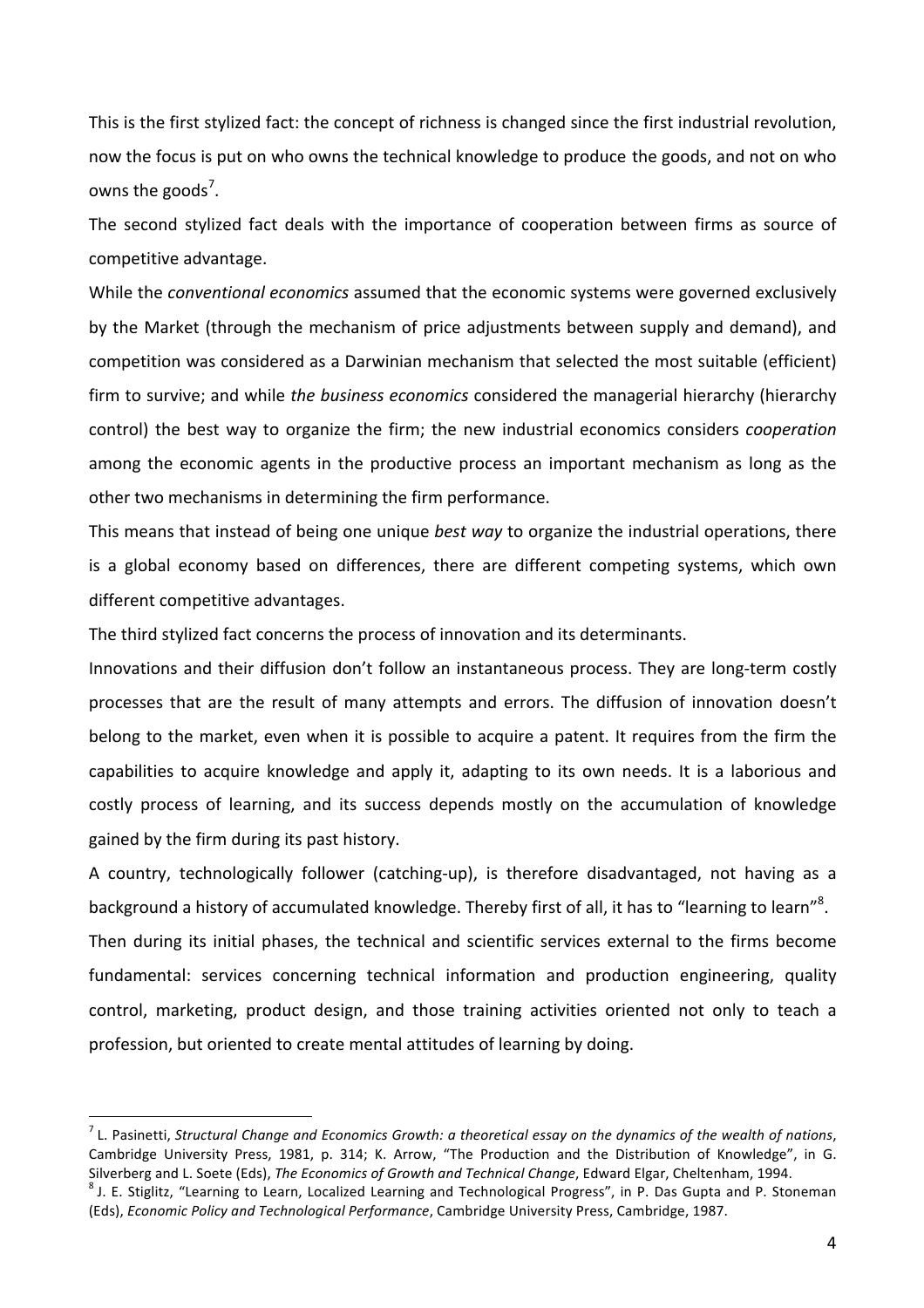The fourth stylized fact, and the most important, concerns the role played by the *local resources* and local views in the achievement of the firm's objectives.

The learning capabilities tend to be "local" for all the meanings this word can express. In the sense that the technological innovation is mostly contiguous with products, industrial processes and technology located in a specific area; it uses intangible resources located in this area, and previously not exploited. The capabilities to exploit the marketing potentiality of a product are not those theoretical of the globalized market, but those belonging to the share of what the entrepreneur may see from the perspective of its factory<sup>9</sup>. Nevertheless taking into account that if an integrated network of information and relationships external to its local environment exist, the window of opportunities the entrepreneur can access let him look at the other part of the globe (if an expert manager is watching). In this sense, the product or process diversification strategies are for their own nature "local" and involving local actors with the ability to access to external knowledge<sup>10</sup>.

### **3.** The Globalized Market is Always Evaluated by a Local Perspective

These four stylized facts above enunciated are important because they detect the real nature of Globalization. There is, in fact, a paradox that has to be clarified to avoid any misunderstandings. The paradox is the following: if it is true that, on the one hand, thanks to the spread of the information technologies and to the increasing number of networks that let the relevant information flow, globalization allows firms to access to new production, business, and financial opportunities at transnational level; on the other hand this doesn't imply a world-scale levelling of the conditions of competition; this doesn't imply a trend homogenization of the corporate, regional and national differences of productivity and competitiveness. It doesn't determine, in other words, favourable conditions to the reduction of the gap between the different rates of growth between countries and regional economies.

 $9$  Spender in the attempt to define what knowledge is, underlines the theoretical contrast between Positivism and Pragmatism (Peirce, James and Dewey), who focus on a more immediate and less universal concept of knowledge. In fact as Spender states: "Functional criteria replace logical tests, and the positivist presupposition of a logical, seamless and knowable universe is abandoned since no practice engages more than a fraction of the universe" (J.C. Spender, "Making Knowledge the Basis of a Dynamic Theory of the Firm", Strategic management Journal, Vol. 17, Special Issue: Knowledge and the Firm, Winter 1996, p. 49).

 $10$  "The switch to pragmatism replaces the positivist reality presumed mirrored in our perceptions with the local reality of our experience"; (Ibidem). P. Maskell, "Toward a Knowledge-based Theory of Geographical Cluster", Industrial and Corporate Change, n.10, 2001.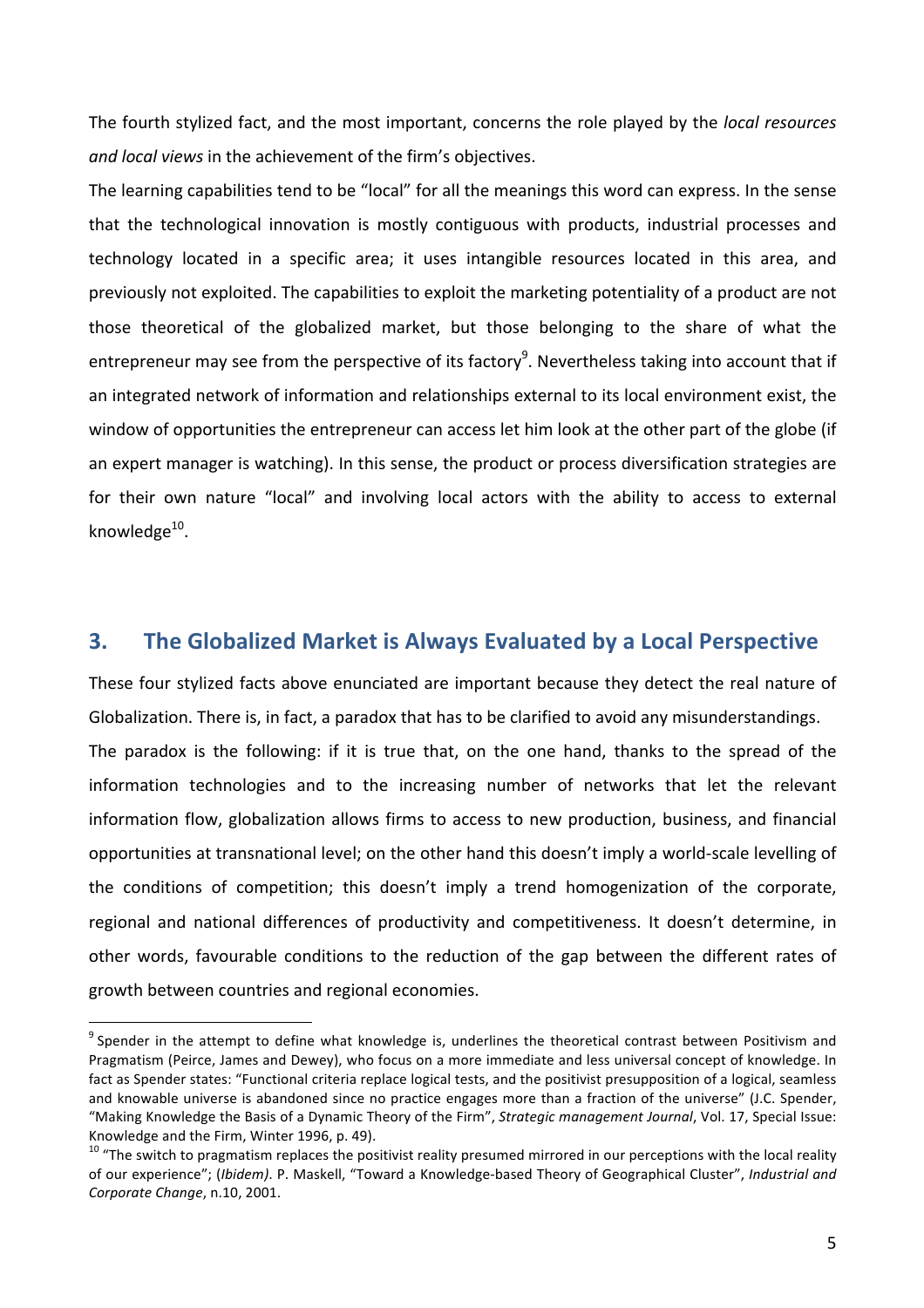The convergence of the rates of growth would be now in place, if the old economic model resulted to be valid, that model conceiving the factors of production  $-$  and above all technology and organization  $-$  as factors easily transferable as goods.

In a world above described by the four stylized facts, this process of happy convergence is excluded: there is no invisible hand able to determine it.

If the crucial factor in determining the firms' and systems' performance is constituted by intangible technical and organizational skills that are firm-specific and sometimes also countryspecific<sup>11</sup>; and if the crucial factors are the characteristic and individual capabilities often not codified (tacit): it is easy to conclude that these elements are hardly exportable and transferable<sup>12</sup>. This statement holds not only for the small medium enterprises, but also for the multinational corporations. It is false imaging that the American or Japanese multinational corporations are unrelated to specific and historical conditions of where the head quarter is located; it is false imaging that their top management is able to dominate and control the global network of the economically relevant information as they would be human being perfectly rational at the centre of a Panopticon. Even the multinational corporations decode the global information through codes historically, culturally, socially, and institutionally determined. The validation of this statement comes from the different style of management and from the deeply different strategies adopted by the American and Japanese multinational corporations.

Here we go to highlight a fifth stylized fact, the epicentre of the discussion: the local dimension is a link of crucial importance among the production processes because it strongly influences the evolutionary trajectories. Each production process rises in specific places  $-$  at national and even more at regional levels - which have conceived different systems of values, of culture, of institutions, of rules, of mentality, and of relationships making each local dimension be unique inside the global production network and the global stream of knowledge. Is for all these reasons that the regions began to be taken seriously at the beginning at the nineties' and in some country as for instance in Europe Germany - the Federal Government assumed a more active role in pushing its Landers to a interregional competition for public funding intended "to bundle and fully

<sup>&</sup>lt;sup>11</sup> The OECD Report highlights that " the determinants of innovation within firms are internal factors such as education, experience, and qualifications of the workforce alongside skills, training, cultural ethos and human resource tacit knowledge", (OECD, Boosting Local Entrepreneurship and Enterprise Creation in Lombardy Region, Paris, November 2012, p. 86; http://www.oecd.org/cfe/leed/SBA Lombardy Report final report.pdf).

 $12$  On the conceptual distinctions of tacit-explicit knowledge, individual-group knowledge and knowledge-knowing, and the many discussions about these issues, the contribution of S.D.N. Crook and J. S. Brown (2005) is particularly compelling.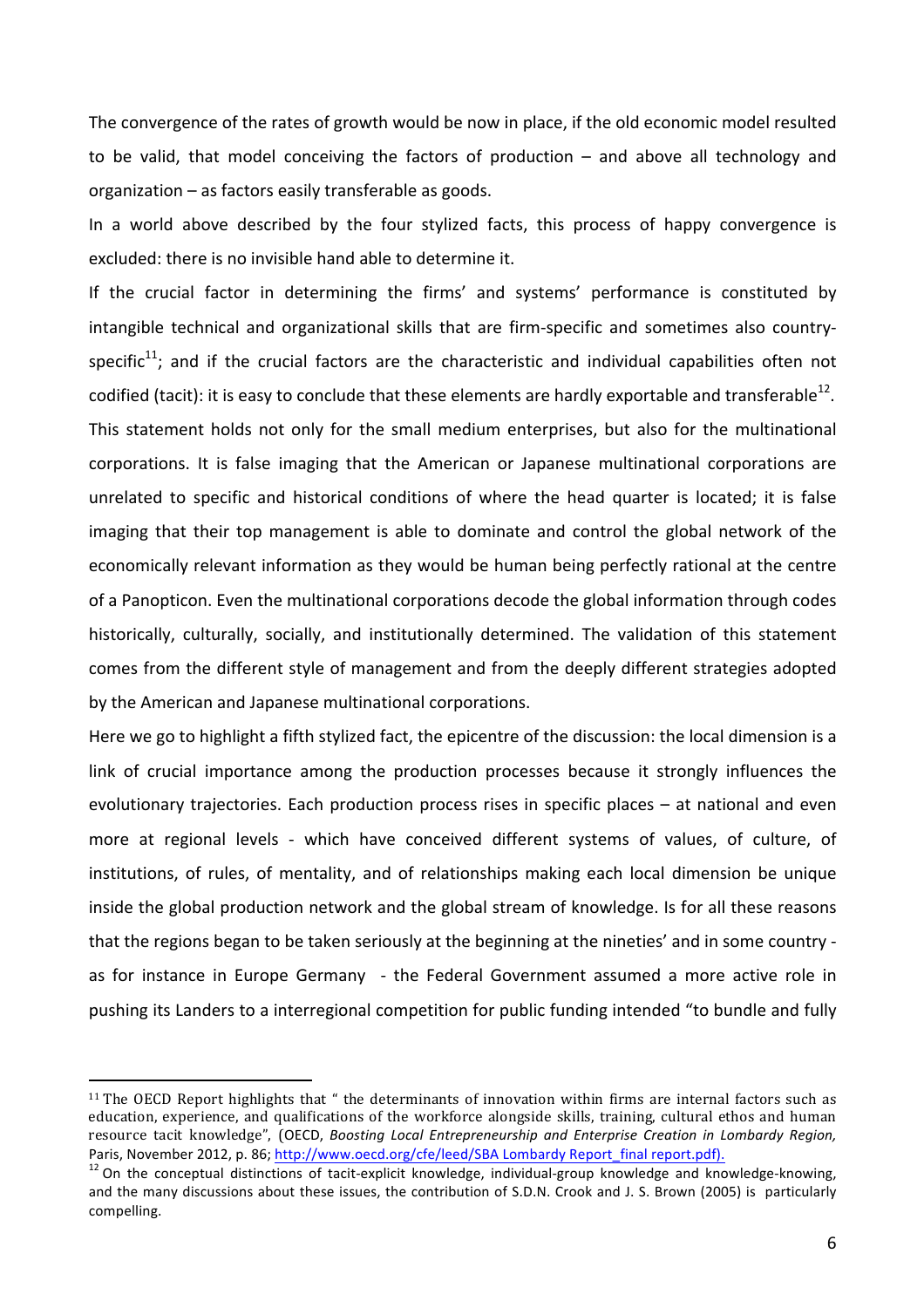develop their endogenous technological potential ... expected to help forward the technological competitiveness of the country as a whole" $^{13}$ . But this strong path-dependency of the local networks - as acknowledged first by Pavitt but widely admitted - can have its drawbacks, specially in times of strong changes in global markets

structures currently underway. As underlined by Rullani:

In this process of transformation, a path dependent behaviour tends to dominate against the needs of an innovative adaptation to the economic conditions. Local networks, left to themselves, could be paralysed by political vetoes and evolutionary inertia. To escape from lock-in it is necessary to have a good understanding of the possible alternatives, and follow the general interest and change the external relationships (with the market, hierarchies and virtual networks)  $^{14}$ .

## **4.** The Complete Production Process

The first implication derived from these premises and from the stylized facts is the essence itself of the production process that changes compared to the standard stereotype.

Simplifying drastically the analytical aspects - developed by the large literature on "clusters", the "industrial districts" and the "local development"<sup>15</sup>, we can try to catch the difference introducing the concept of "complete production process" which is the outcome of the theoretical debate on late 80s on the Italian Industrial Districts.

As defined by Becattini e Rullani - the "Complete Production Process" is a process " in which the production activity of goods is taken jointly with the aware or unaware activity of reproduction of those human and tangible factors of the production itself" $^{16}$ .

The important difference respect to the standard definition is that the complete production process includes as a necessary step the co-production of its prerequisites, that is, the system

<sup>&</sup>lt;sup>13</sup> The prototype models of this industrial policy in Germany are BioRegio and InnoRegio and many other programmes designed to enhance Innovative Regional Growth Poles, Interregional Alliances, High Risk Research and, in general, the so-called, " cluster based technology". D. Dohse, "Cluster-Based Technology Policy. The German Experience", Industry and Innovation, Vol. 14, N.1, 2007, p.85. A detailed compilation of regional policies can be found in Lorenzen (2001).

<sup>&</sup>lt;sup>14</sup> E. Rullani, "The Industrial District (ID) as a cognitive system", in F. Belussi, G. Gottardi, E. Rullani (Eds), The Technological Evolution of Industrial Districts, Kluwer Academic Publishers, London, 2003, p.82; Similar concerns are expressed in A. Amin (1993). In tough Times of globalization the necessity of the local system to keep his *identity* is checkmated by the logic of chasing the market advantages and "break up some segments of the local supply-chain ... and disrupt the pre-existing local bounds based primarily on trust", (Ivi, pp.82-83).

<sup>&</sup>lt;sup>15</sup> For a review on this vast literature see: F. Belussi and G. Gottardi (Eds.)(2000), P. Cook (2002), F. Pyke, G. Becattini and W. Sengenberger (Eds) (1990).

<sup>&</sup>lt;sup>16</sup> G. Becattini, "The Marshallian Industrial District as a Socio-Economic Notion", F.Pyke, G. Becattini, W. Sengenberger (Eds), Industrial Districts and Inter-Firm Cooperation in Italy, ILO Publications, Geneva, 1990, p. 31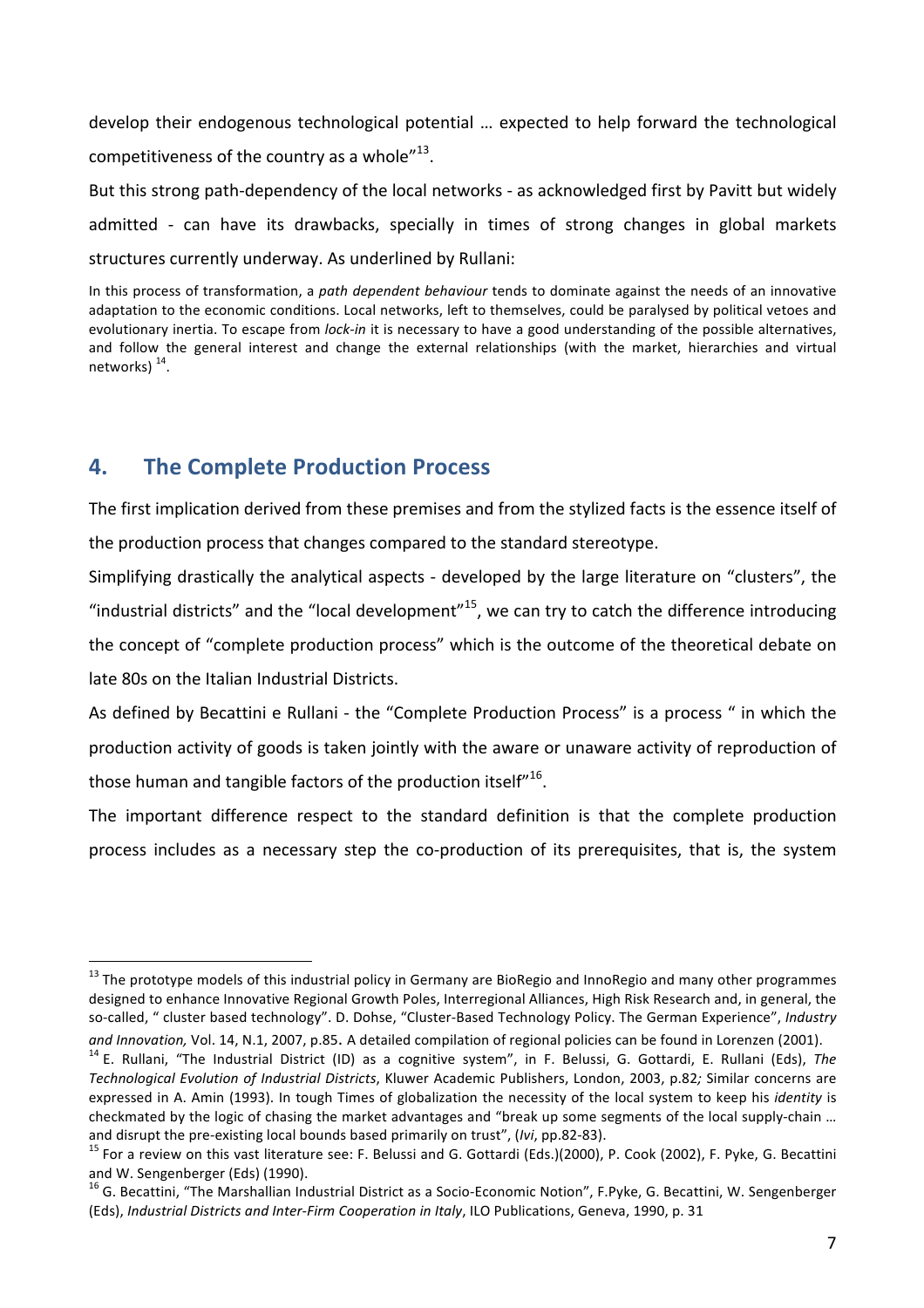should "coproduce, together with the goods, values, capabilities, institutions, raw materials, and the natural environment that are necessary to perpetuate it" $^{17}$ .

Many implications can be discerned by this change of perspective about the nature of industrial operations. Here I limit the discussion only on two of them, the former belonging to a micro-level analysis and the latter to a macro-level analysis derived from the first micro-level consideration.

The secret of the firm's success can be measured by its capabilities of managing the industrial operations implementing cooperative strategies more than competitive strategies with other agents of the value chain such as institutions, centres of knowledge production (universities, labs, etc.), markets (including that one of the intellectual and material work) that are functional to its objectives. Therefore the role of cooperation at the firm level (Inter-collaboration) and at the individual level (intra-collaboration) is of fundamental relevance for the flow of information and thereby for the improvement of the knowledge building process $^{18}$ .

The micro-level implication can be extended to the macro level as follows: the different levels of local government - national but above all regional and municipal – locally impact the learning skills of individuals and even more of firms therefore affecting directly their " individual intuition" which, according to Polanyi, is the place where all knowledge originates $^{19}$ .

Therefore these different local government's actors don't have a subsidiary function (of remedy, as previously it was thought, to the "market failures", to correct the "market imperfections") but they enter into the production process with the status of real and proper factors of production. Keeping in mind the definition of complete production process, is no more correct to define these factors "additional", because they enter fully into the group of factors of the traditional production together with land, capital and technology  $-$  giving birth to differentiated manifestations of social technology, to the variety of social organizations that currently are visible in the market.

These two implications explain at two different levels of analysis the fundamental concept of "collective knowledge" (Durkheim, James, Polanyi and Spender, Rullani), which is defined as the

<sup>&</sup>lt;sup>17</sup> In other words "producing doesn't mean only transforming a set of inputs (data) into an output (finite product) according to specific technical procedures, in a precise time space, but it also means reproducing the requirements both physical and human from which the production process starts"(*Ivi*, p. 28).

 $18$  These two concepts – inter-collaboration and intra-collaboration - can be defined respectively as the human interaction between individuals with different corporate culture and with different special capabilities, and as the human interaction between individuals with the same corporate culture and with different special capabilities. (Special capabilities are an example of those capabilities tacit knowledge related, that is, those associated with experience). J.C. Spender, "Making Knowledge the Basis of a Dynamic Theory of the Firm", Strategic management Journal, Vol. 17, Special Issue: Knowledge and the Firm, Winter 1996, p. 50

<sup>&</sup>lt;sup>19</sup> M. Polanyi, Personal Knowledge: Towards a Post-Critical Philosophy, University of Chicago Press, Chicago, 1962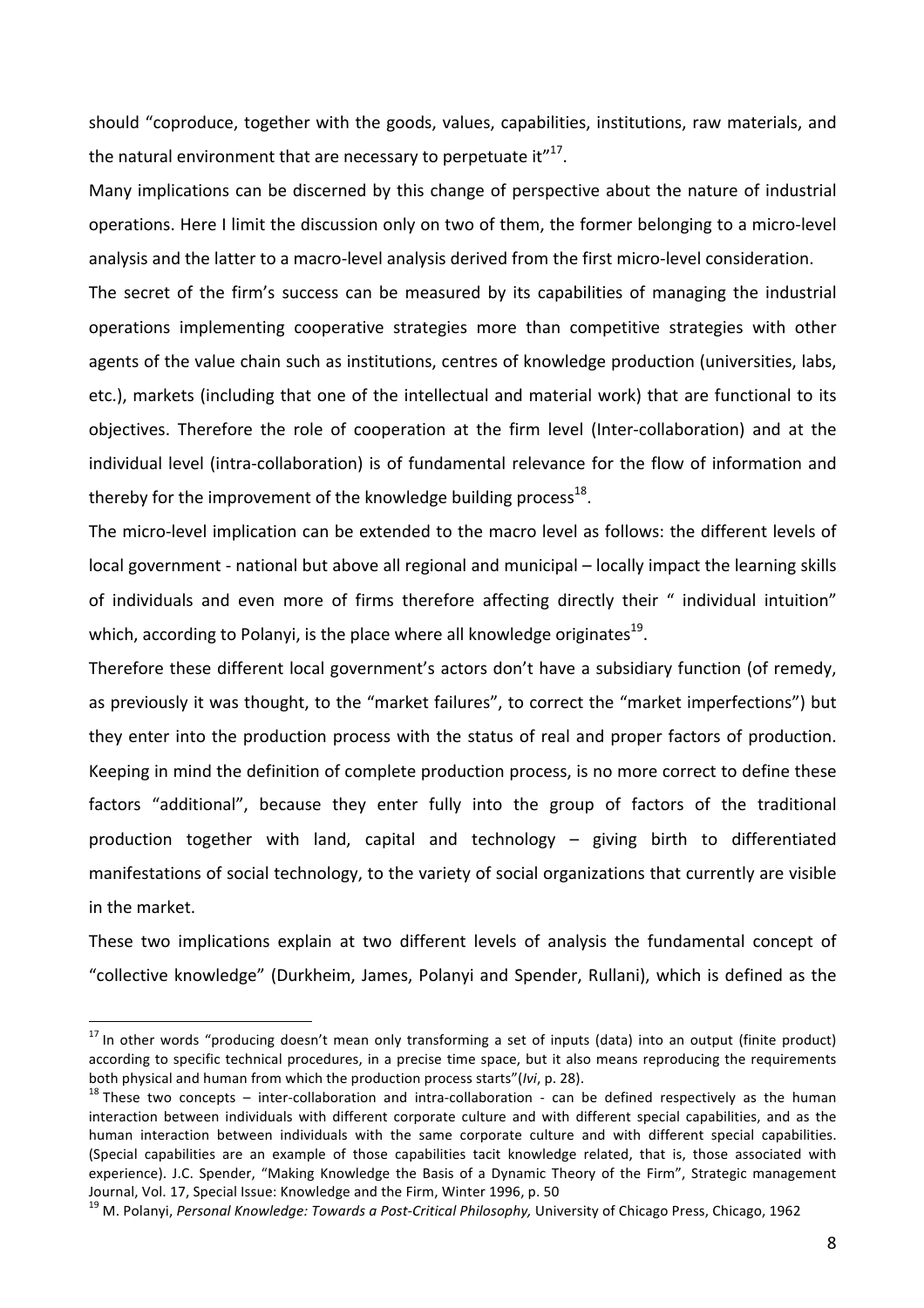interaction between implicit and social knowledge<sup>20</sup>. According to this concept firms are seen as "an organic or synergetic sense of collective identity" rather than "a mechanical sharing of knowledge". It follows that "the Physical reality, the positivist's reference point, is here replaced by the evolving body of pluralistic knowledge which comprises our socially constructed reality"<sup>21</sup>.

### **5.** Local Collective Entrepreneurship

In this new perspective, if the local economic systems are essentially cognitive systems, the relevant questions to be addressed became how should the "local" policies for innovation be settled? And even more what role and meaning should the community and entrepreneurship have in order to boost its development?

A starting point of view to investigate these two questions is the conclusion made by Spender, who, at the end of its analysis about the root and the meaning of knowledge as a dynamic process of knowing, states that "its (firm's) history is being constantly rewritten, there is variation and flexibility in the way the actors act and the firm is managed, i.e., there is no single 'best way' or universal prescription that applies"<sup>22</sup>. Moreover he adds, according also to Porter, that "an historical, path-dependent or novelistic analysis becomes unavoidable if we are to understand why things are as they are, and the case study becomes a necessary methodology"<sup>23</sup>.

The answers are close to what I have highlighted at the beginning - in the introduction - that is, innovation is a path dependent process on the collective memories, intrinsic factors coming from the environment surrounding the activities and relationships of a firm or cluster of firms.

From what it has been discerned till here, it is clear that it is not possible to talk about *optimal* regional policy or best practice in general or absolute terms; for what I have stated, it would be a contradiction for two main reasons:

In order to make the carried out considerations operative, it is necessary to define more specifically the term "local", because it can be appropriate to specify systems with really different dimensions: for example this term may refer to a whole country (if its economic

<sup>23</sup> *Ibidem.*

<sup>&</sup>lt;sup>20</sup> J.C. Spender, "Making Knowledge the Basis of a Dynamic Theory of the Firm", Strategic management Journal, Vol. 17, Special Issue: Knowledge and the Firm, Winter 1996, p. 52

<sup>21</sup> *Ivi.* P.54

<sup>&</sup>lt;sup>22</sup> J.C. Spender, "Making Knowledge the Basis of a Dynamic Theory of the Firm", Strategic management Journal, Vol. 17, Special Issue: Knowledge and the Firm, Winter 1996, p. 56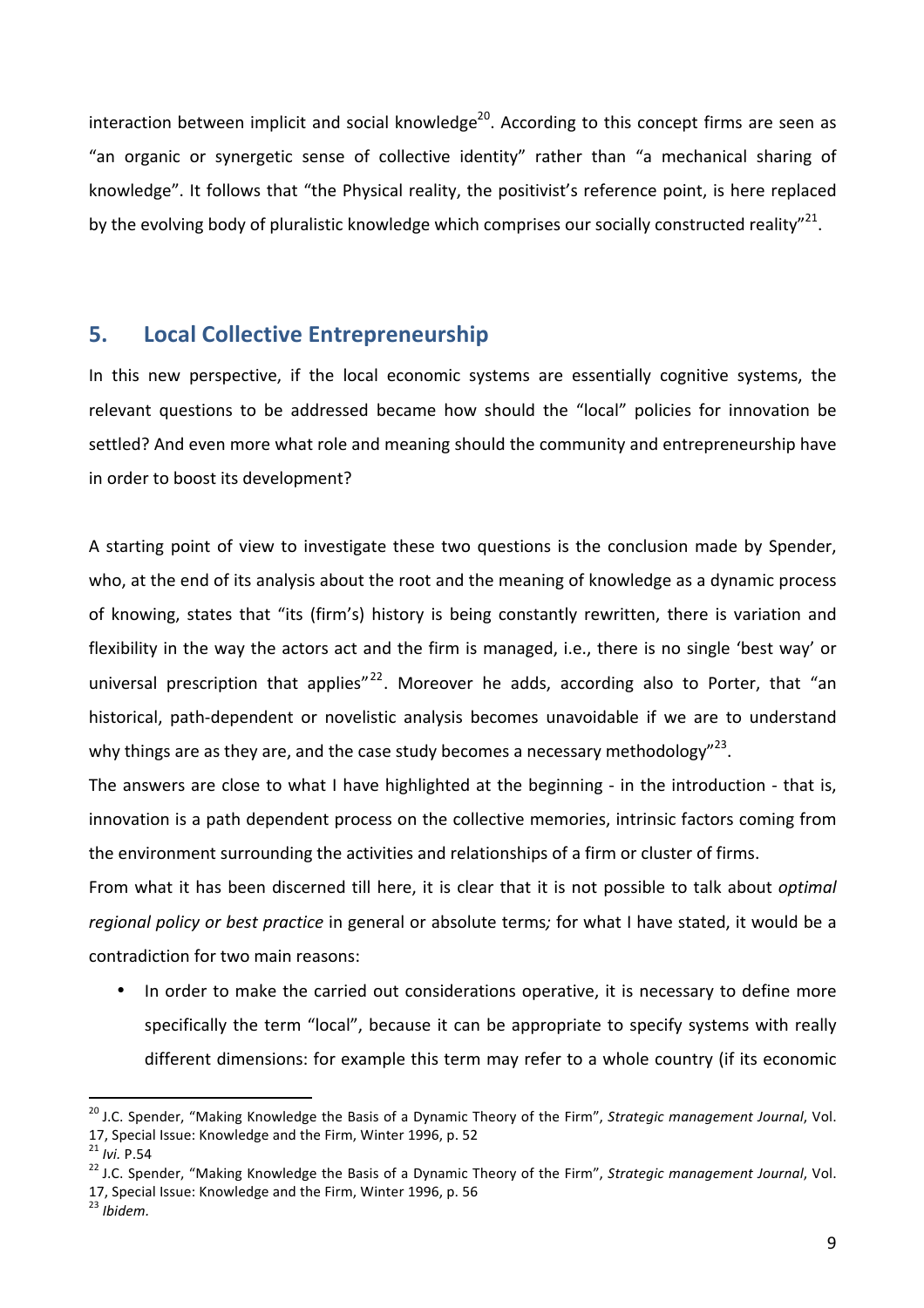and social space is functionally integrated and relatively homogeneous), to a macro-region, to a region, to a district or municipality or company town. These are all local productive systems. 

• The "optimal" policies, independently from the local scale, depend, ceteris paribus (particularly: the opportunities lying on the demand external to the local system), on the past history that has shaped very different learning and social cooperative capabilities.

Therefore the regional policy has to be built on the study of concrete cases, because it is an exercise of appreciation of differences, which Porter places at the base of every competitive advantage. Nevertheless this conclusion means that Local Policy has a suggestive and a general starting point, that is, it has to be built with a strategic pragmatism.

The Strategic Pragmatism differentiates itself from the ordinary pragmatism for the fact that it is aware of the necessary plans of action and it has the opportunity to establish them in order to achieve the predetermined tactical objectives.

The opportunity of establish them, therefore, is important because it defines the limits of the industrial regional policy, which can't fill a gap at other levels. The regional level needs a reference point at the national level for example for the policies concerning the construction of infrastructures, the relevant sectors for the national and regional prosperity etc.

But, all these moves risk to be insufficient - to be only tactic and not strategic - if it is not acknowledged to the state the role of first agent of mission-oriented innovations. As argued recently by Mazzucato in her *Entrepreneurial State<sup>24</sup>*:

Most of the radical, revolutionary innovations that have fuelled the dynamic of capitalism  $-$  from railroads to the Internet, to modern-day nanotechnology and pharmaceuticals - trace the most courageous, early and capitalintensive 'entrepreneurial' investments back to the State ... It is the visible hand of the State which made these innovations happen. Innovations that would not have come about had we waited for the 'market' and business to do it alone – or government to simply stand aside and provide the basic.

In other words, it is crucial to build a dynamic innovation 'ecosystem' on the basis of public-private partnership<sup>25</sup>.

According to this premise, and if these plans of action are politically implementable at the local level, the following executive recommendations must be taken into consideration:

<sup>&</sup>lt;sup>24</sup> M. Mazzucato, The Entrepreneurial State. Debunking Public vs. Private Sector Myths, Anthem Press, London, 2013, p.3

<sup>25</sup> For a review of the many successful cases of a proactive role of governments in innovation-growth-development of East Asian countries see R. Wade (1988), D. B. Keesing (1988).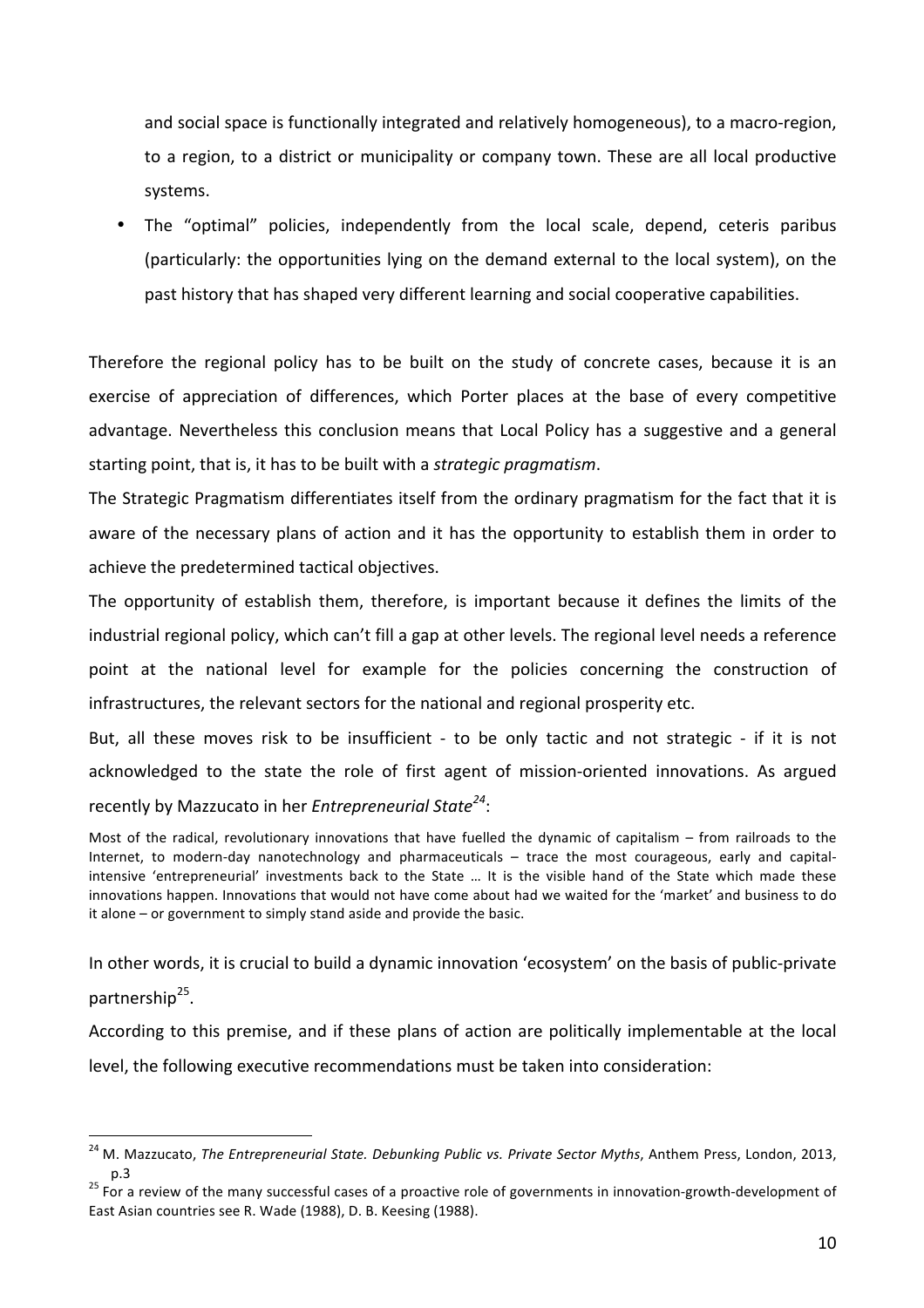- 1. Since, according to what I have stated, the human labour incorporates the true essence of knowledge, which regains a crucial role in the complete production process, the field of vocational education becomes a really important plan of action. According to the OECD report this is " a dynamic process and requires a dynamic equilibrium to exist between key players in the regional innovation system, in particular the triple Helix relationships between universities and research establishments, government and industry"<sup>26</sup>. There is therefore the need of a deep investigation in order to select the right professional profiles, anticipating the system's evolutionary trends.
- 2. The plan of action has to be cluster and labour oriented, and not only firm oriented. This means that the local policy has to strive for the common development of all the firms belonging to the same value chain, because it is the creation of unique and superior interactions between different firms and individuals that creates "the synergetic sense of collective identity", which leads the cluster to acquire those competitive advantages necessary to tackle the challenge of globalization.
- 3. The local policies have to strive for initiatives oriented to create cooperation among firms belonging to the same environment<sup>27</sup>. We can find here space for the creation of agreements, common and institutional rules that counterbalances the global competitive situation. These initiatives should orientate competitiveness among firms belonging to the same environment toward foreign firms belonging to a different national or inter-national environment so as to preserve the local cohesion and identity.
- 4. At the end, if the knowledge (as a process of learning) incorporated in the human labour regains its strategic relevance respect to that one incorporated in the machineries (or next to it), it is important to make sure of the employee's adhesion to the firm's purposes. This sense of belonging can not be taken as given a priori. It is the result of an aware adjustment that has to be rooted to prevent conflict and allow a conscious involvement.

<sup>&</sup>lt;sup>26</sup> OECD, Boosting Local Entrepreneurship and Enterprise Creation in Lombardy Region, Paris, November 2012, p. 85; http://www.oecd.org/cfe/leed/SBA Lombardy Report final report.pdf. In addition, in this framework, we cannot be surprised if the countries that are at the bottom of OECDs' ranking of countries for R&D spending as a percentage of GDP are Greece, Italy, Spain, Portugal – the same countries that shows inferior growth performance in Europe in the last years; OECD (2013), "Gross domestic expenditure on R&D", Science and Technology: Key Tables from OECD, No. 1. <sup>27</sup> It is important to underline that inter-organizational collaboration has a direct impact on intra-organizational collaboration and ultimately to firm's performance; moreover "collaboration is a result of human interactions which can be only supported by IT...., but not replaced". N. R. Sanders, "An Empirical Study of the Impact of E-business Technologies on Organizational Collaboration and Performance, Journal of Operations Management, January 2007, p. 1343.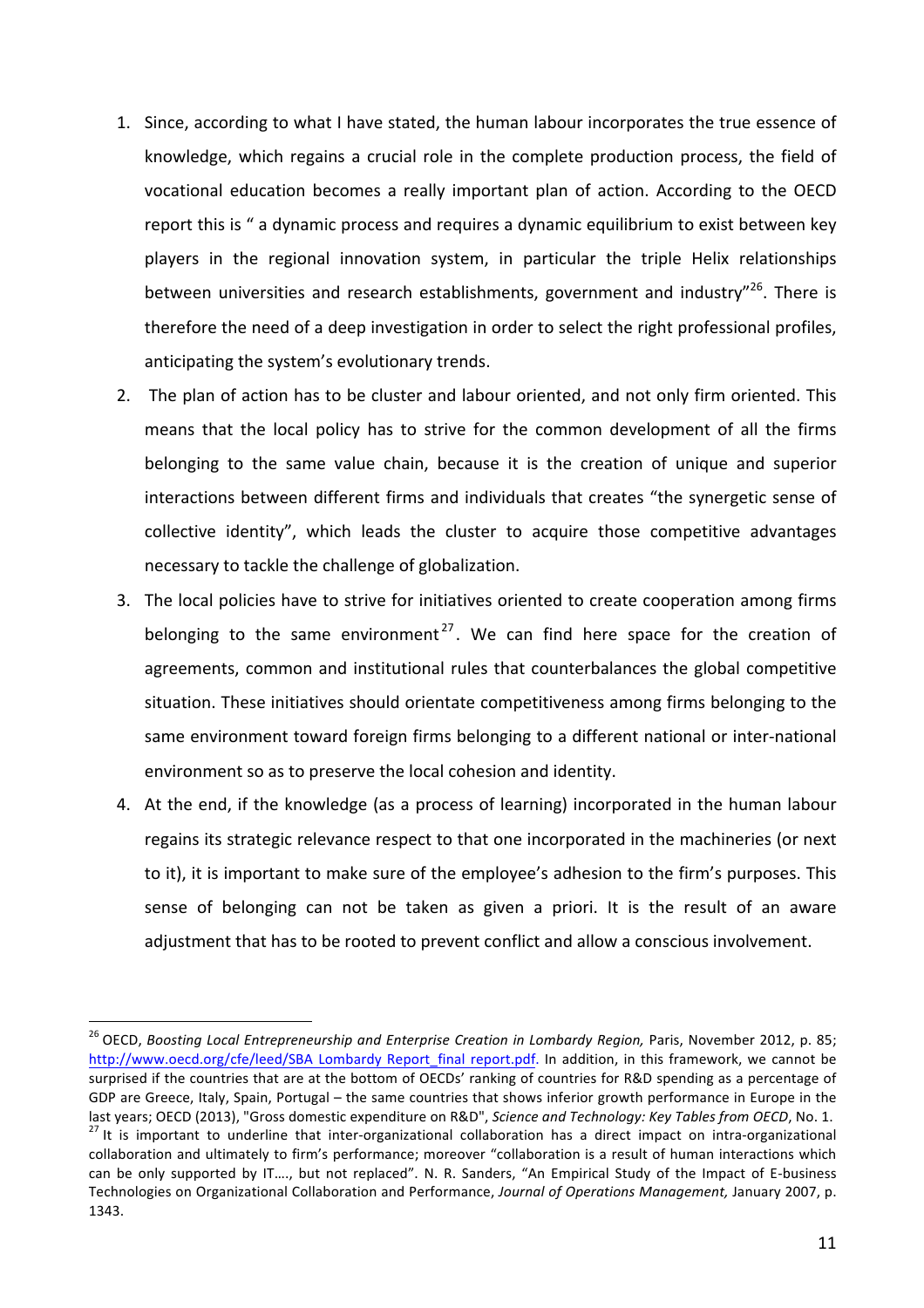5. At the end, in time of markets' globalization, local systems (clusters, industrial districts) are forced to become 'open learning systems' to maintain their competitive advantages<sup>28</sup>. The knowledge of the local structures must be fed by the external long distance-linkages of global markets. Organisational capabilities are called to the forefront of the 'collective entrepreneurship' of the local systems, also if individual behaviours toward defection of enterprises are enhanced too by the new market-mediated relationships. If a previous shared identity (of a locality or of a firm) must be preserved, not all technically feasible solutions are permissible<sup>29</sup>. In any case some degree of 'hybridisation' with the 'virtual networks' that integrate by now a planet-wide economy is unavoidable. The successful "collective local entrepreneur" is appraised by his capability to hook these emergent, global, *cognitive value chains* and start-up networks of firms and begin a co-evolution (knowledge – tastes – goods/services – new knowledge/information – new tastes)<sup>30</sup>.

## **6.** Evolutionary Trajectories of Local Systems

Mixing together the findings of the fifth stylized facts on globalization  $-$  relevant for today firms' competition  $-$  and the characteristics of the 'Collective entrepreneurship', some topic questions emerge. Which is the best pattern of growth/survival for *individual firms* belonging to an industrial district? Are the competitive advantages of the local clusters jeopardized or enhanced by the globalization? Is the model of *collective entrepreneurship* still a feasible strategy in time of huge markets' internationalization?

We try to answer to these questions with the help of Figure 1.

<sup>&</sup>lt;sup>28</sup> F. Belussi and S. R. Sedita, "Localized and Distance Learning in Industrial Districts", in F. Belussi and A. Samarra (Eds), Business Networks in Clusters and Industrial Districts, Routledge, London and New York, 2010; M. R. Marcone, "Innovation as Strategic Resource in International Business Markets", XXV Annual Conference of Synergies. Innovation for the enterprises' competitiveness, Polytechnic University of Marche, 24<sup>th</sup> October 2013.

<sup>&</sup>lt;sup>29</sup> B. Kogut and U. Zander, "What Firms Do? Coordination, Identity, and Learning", Organization Science, Vol 7, n.5, pp. 502-518, 1996, p. 515

<sup>&</sup>lt;sup>30</sup> L. Pilotti, (2000), "Dalle Reti di Marketing al Marketing delle Reti e "Oltre", in La Grande Danza che Crea nel Marketing Connettivo, L. Pilotti (Ed), CEDAM, Padova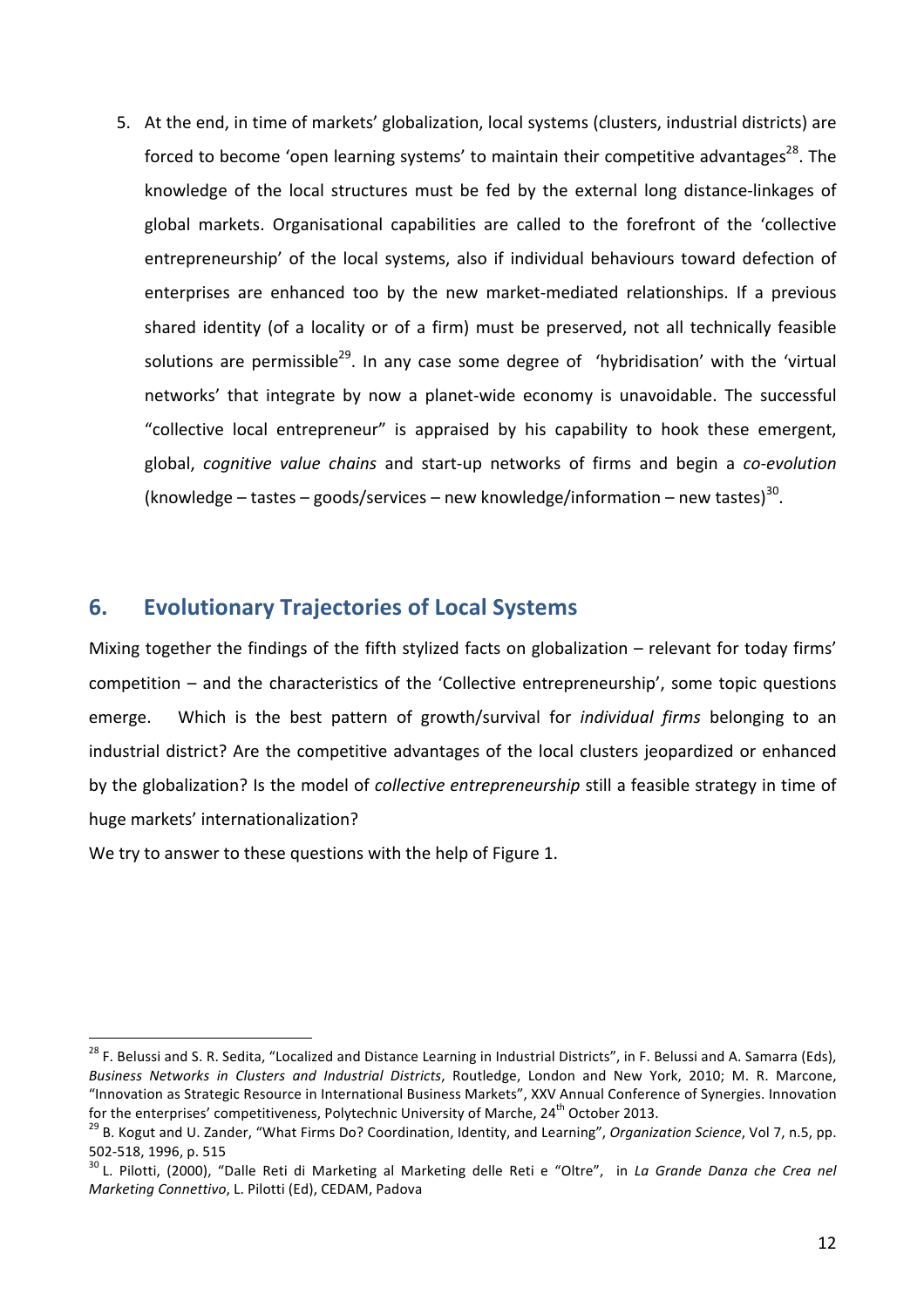



The four mapped trajectories are identified according to: a) the nature of the enterprise, *individual* (of the standard case) or *collective* (following the nature of *local systems*); b) the central place of the *cognitive process* (local and/or global) as engine for multiply competitive advantages.

The point of view of the evaluator could be different depending on which is the place of the observer: the headquarters of a TNC (or a large enterprise), a classical market or a local system. Here, of course, the point of view we are interested in is that of the clusters (industrial districts) or local systems. Four possible evolutionary scenarios can be envisaged combining together the basic characteristics. 

**Case A** synthetises what can happen to a local system if  $-$  under the impact of the disrupting competitive forces of globalization  $-$  the single enterprise of a local cluster choose to follow an individualistic strategy, breaking her ties with the local supply chain to go global. There are both positive and negative aspects in this kind of reaction. It's a positive behaviour if represent a rupture with the burdens of a lock-in situation of the local market, the prevailing adaptive business mood, effect of the long-lasting path-dependency modality of innovation in the local cluster. It is a negative move because is dictated by a purely individualistic motivation that contradicts the values (loyalty, co-operation, senses of belonging) shared by a social community and the past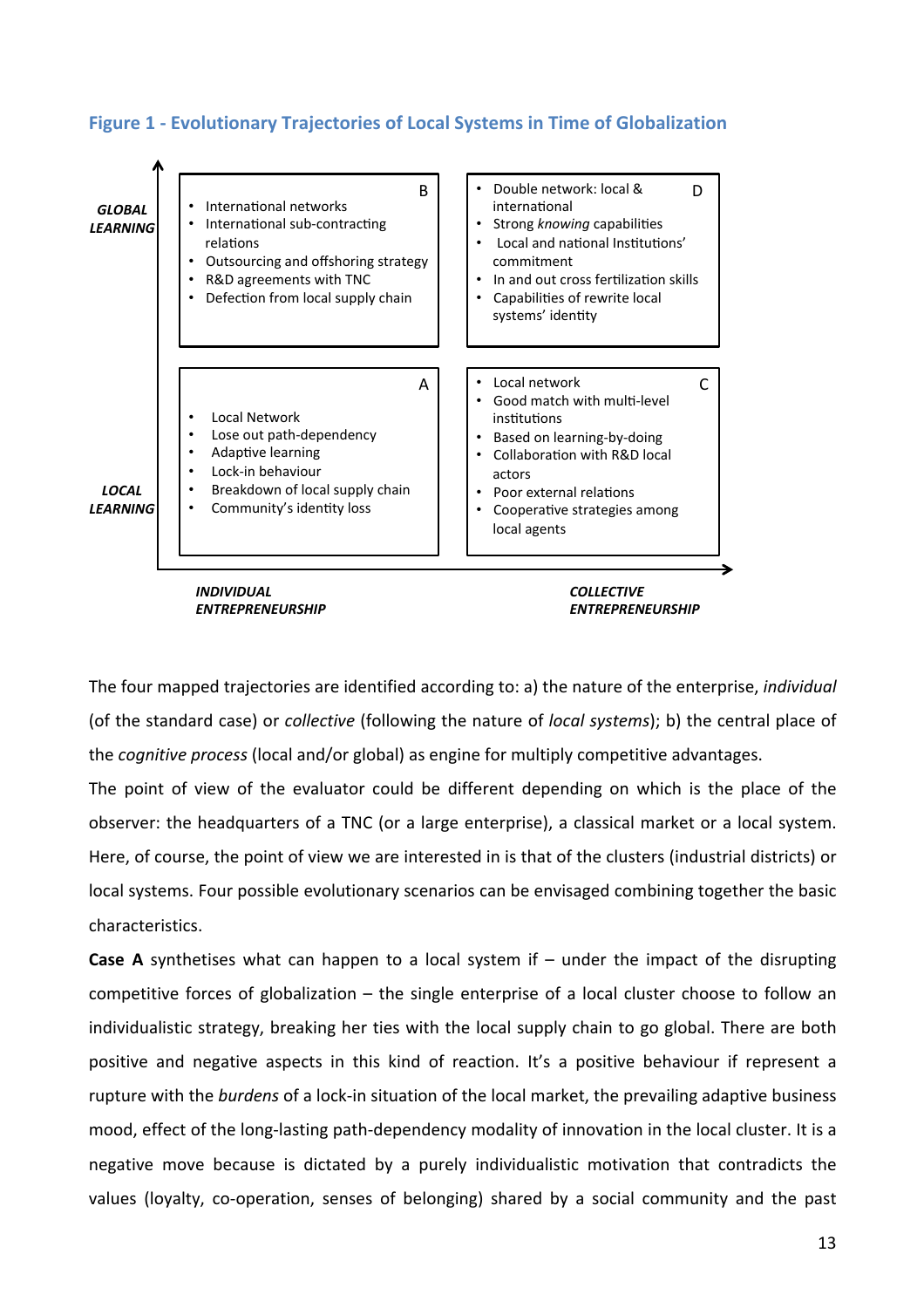history of the local system. That constitutes an implicit injury to the sense of identity of the community. 

**Case B** anyway represents the possibility that  $-$  from the individualistic point of view of a single entrepreneur – the escape from A is a successful achievement (also if at price of a defection, and may-be a rupture, of the local supply chain). To be able to enter into same international network, to have access to international subcontracting chain, or join an R&D agreement with a TNC, means to be in a pole position in the race for value.

**Case C** represents the most relevant topic for our argument: that is the difficulties of the mature and well-structured cluster/local district to cope with globalized markets. The traditional endowments (social, institutional, relational, cognitive) are not more enough to protect the competitive advantages against global competing and learning systems. Their Achilles heel is their poor external (respect to the cluster) relations, their weak (or absent) interconnection with the virtual networks operating at long distance. And the greater trouble here is that the opening to the outside environment has not to be an individual move but a *collective move.* 

**Case D** represents a short list of ingredients for success. The challenge is complex and risky. With a general formula we can say that the goal is to have the *capabilities* and the *resources* to "rewrite the identity" of their territory. To perform this task local clusters need special capabilities: of knowing, that is to have learned to learn in the sense of Stiglitz and Spender; they need not to be let alone, they need a new commitment by local and state institutions to shepherd a collective effort. The task aims at integrating inside and outside skills in search of cross-fertilization effects. The final and most important result – at the organizational level – is the provision of a double network: local & international.

### **Conclusions**

All these hints define a precise direction the policy-maker should follow. The analysis has shown the relevant features of a healthy business environment contains: collective identity, sense of belonging, involvement, interaction, cooperation, knowledge as a process of learning and innovation, which are together multiform attributes of the *strategic pragmatism*. The wide variety of plans of action should allow the local policy to achieve what we have called "collective entrepreneurship".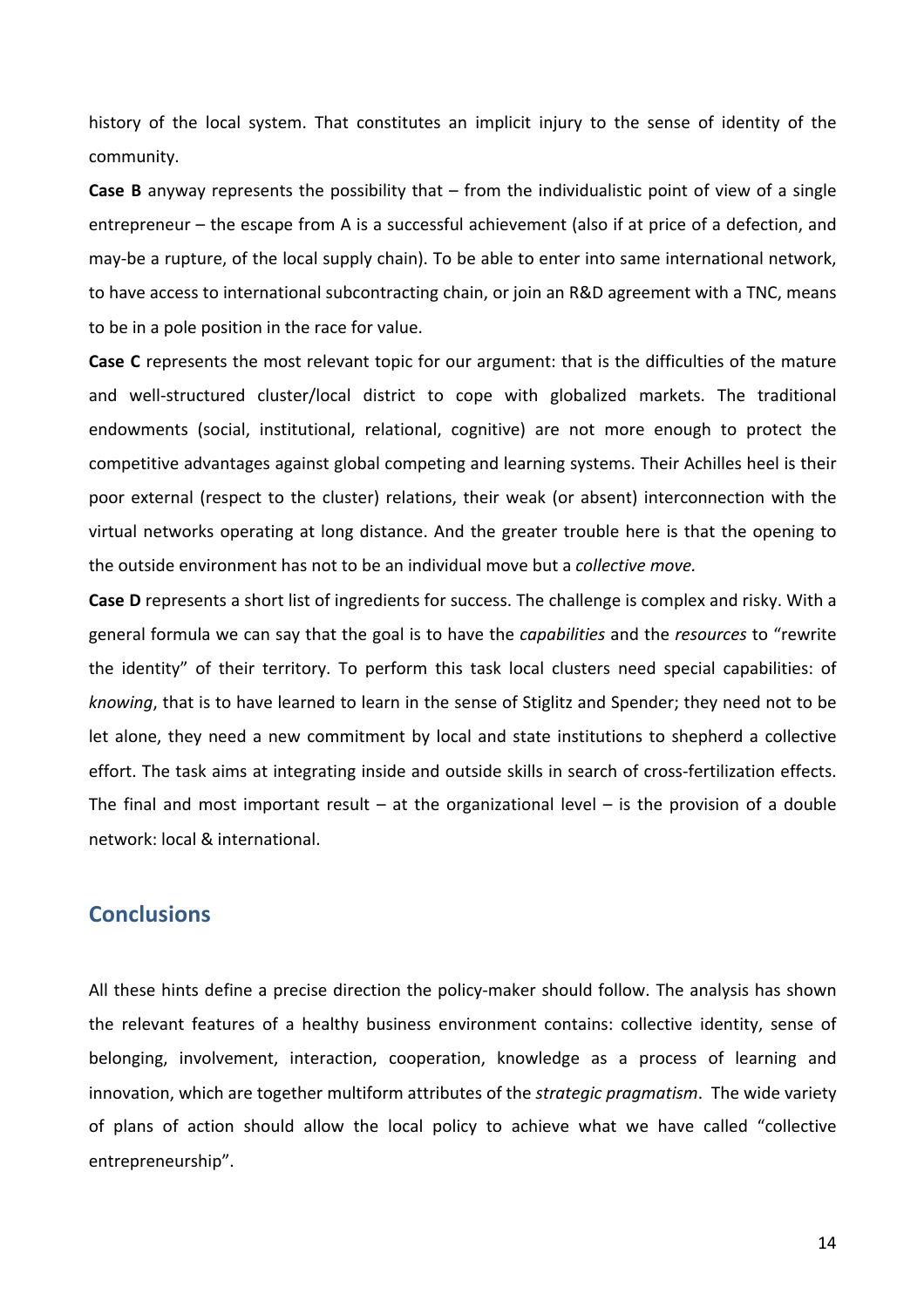In the age of globalization the local constraints imposed by geography and history are subjected to an evolutionary challenge<sup>31</sup>. They are not self-sufficient to guarantee the survival of the productive local systems. For the development and the prosperity of the local complete productive systems, it is necessary that the local communities rediscover, vindicate, and strengthen their values and their capabilities and skills through the implementation of great and virtuous pragmatic plans facing outward.

#### **References**

- Amin A., "The Globalization of the Economy: An Erosion of Regional Networks?", in Grabher G. (Ed), The Embedded Firm. On Socioeconomics of Industrial Networks, Routledge, London
- Arrow K. (1994), "The Production and the Distribution of Knowledge", in Silverberg G. and Soete L. (Eds), The Economics of Growth and Technical Change, Edward Elgar, Cheltenham
- Barro R. and Sala-i-Martin X. (1995), *Economic Growth*, McGraw-Hill, New York
- Becattini G. (1990), "The Marshallian Industrial District as a Socio-Economic Notion", Pyke F., Becattini G., Sengenberger W. (Eds), *Industrial Districts and Inter-Firm Cooperation in Italy*, ILO Publications, Geneva
- Becattini G, Rullani E. (1993), "Sistema locale e mercato globale", *Economia e Politica Industriale*, n.80, pp. 25-48
- Belussi F. and Gottardi G. (Eds.)(2000), Evolutionary Patterns of Local Industrial Systems, Ashgate, Aldershot
- Belussi F. and Sedita S. R. (2010), "Localized and Distance Learning in Industrial Districts", in Belussi F. and Samarra A. (Eds), Business Networks in Clusters and Industrial Districts, Routledge, London and New York
- Cook P. (2002), Knowledge Economies. Clusters, Learning and Cooperative Advantages, Routledge, London
- Cook S. D. N. and Brown J. S. (1999), "Bridging Epistemologies: The Generative Dance between Organizational Knowledge and Organizational Knowing", Organization Science, 1999, n. 10, pp.381-400
- Dohse D. (2007), "Cluster-Based Technology Policy. The German Experience", *Industry and Innovation*, Vol. 14, N.1, pp. 69-94
- Keesing D.B. (1988), "The Four Successful Exceptions: Official Export Promotion and Support for Export Marketing in Korea, Hong-Kong, Singapore and Taiwan, China", UNDP- WB Trade Expansion Program Occasional Paper n.2,
- Kogut B. and Zander U. (1996), "What Firms Do? Coordination, Identity, and Learning", Organization Science, Vol 7, n.5, pp. 502-518
- Krugman P. (1997), *Development, Geography and Economic Theory*, The MIT Press, Cambridge, Mass.

Lorenzen M. (2001), "Localized Learning and Policy: academic advice on Enhancing Regional Competitiveness Trough Learning", *European Planning Studies*, Vol.9, n. 2, pp. 163-185

<sup>&</sup>lt;sup>31</sup> For a master-defence of geography, "almost completely absent from the standard corpus of economic theory ", see P. Krugman (1997, p.VIII)